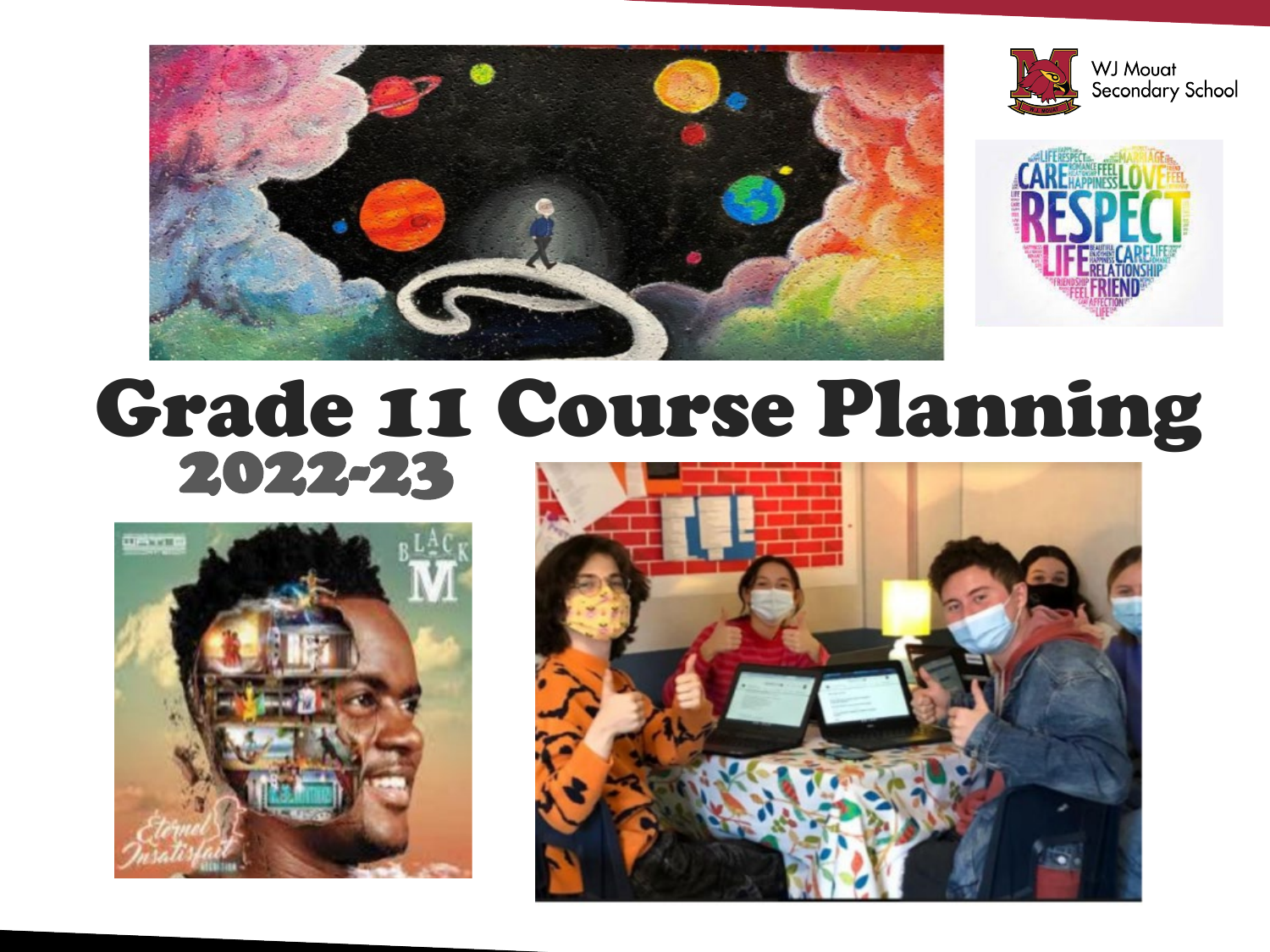

### **There are six grade 10 courses that you must pass in order to graduate in BC**:

- Math 10: Workplace or Foundations & Precalc 10
- Science 10
- Social Studies 10 or Sciences humaines 10 (FI)
- English 10 (Composition & Literary Studies 10)
- Physical Health Education 10
- Career Life 10 or Éducation à la vie professionnelle 10 (FI)
- You must write the provincial numeracy and literacy exam (10) in order to meet graduation requirements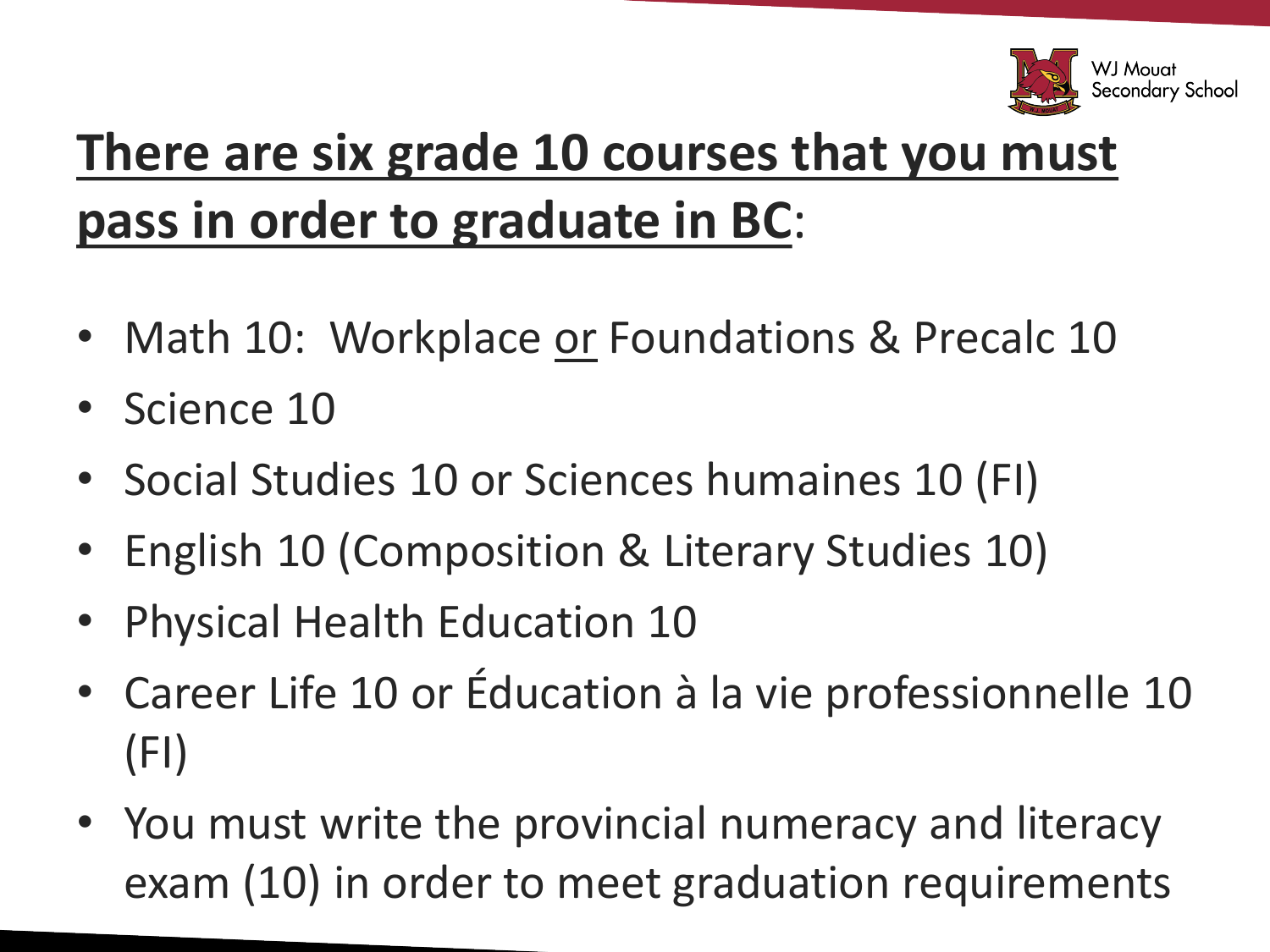

# What do I do if I failed one of these classes?

- Repeat the course at W.J Mouat
- Repeat the course at summer school if offered
- Take the course online ex. Abbotsford Virtual School (best suited for self-disciplined and self-directed learners)
- Sign up for any Sem 1 required courses that you failed when selecting courses

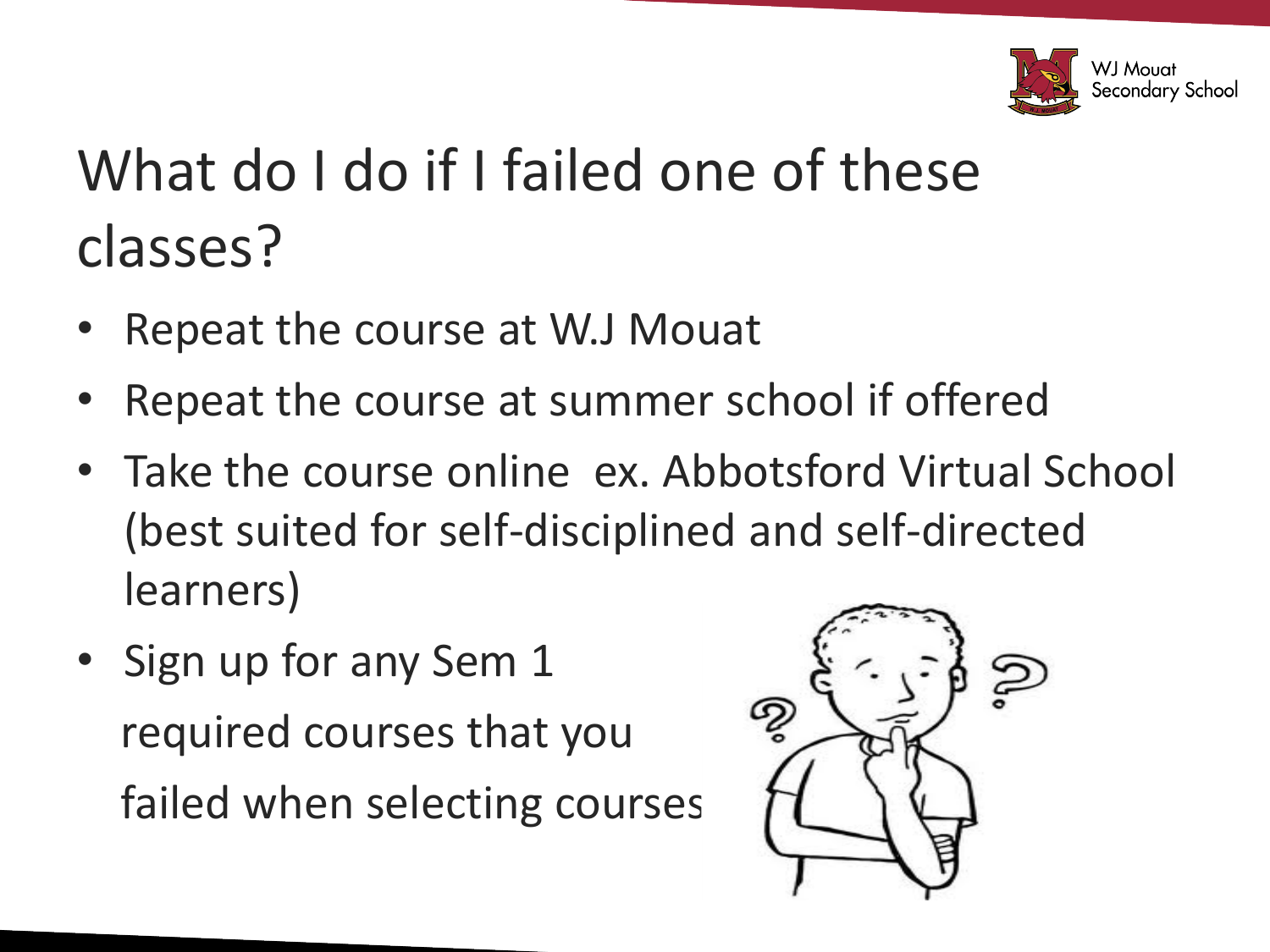

#### **Grade 11 course requirements:**

- English 11: Choose one from: Composition 11, Creative Writing 11, Literary Studies 11, New Media 11, Spoken Language 11
- Any Math 11: Workplace Math 11, Foundations of Math 11 (must pass Found. 10), Precalculus 11 [60% Found. 10]
- One Science: Earth Science 11, Life Sciences 11 (73% in Science 10), Chemistry 11 [73% SC 10, 67% Found. 10], Physics 11 [67% Found. 10 & SC 10)
- One Social Studies: 20<sup>th</sup> Century History, BC First Peoples 12, Comparative Cultures 12, Law Studies 12, Physical Geography 12, Social Justice 12 or Histoire du monde au XXe siècle 12 (FI)
- Plus 4 elective courses of your choice or Études du Cinéma de la littérature francophones 11 + 3 electives (FI)

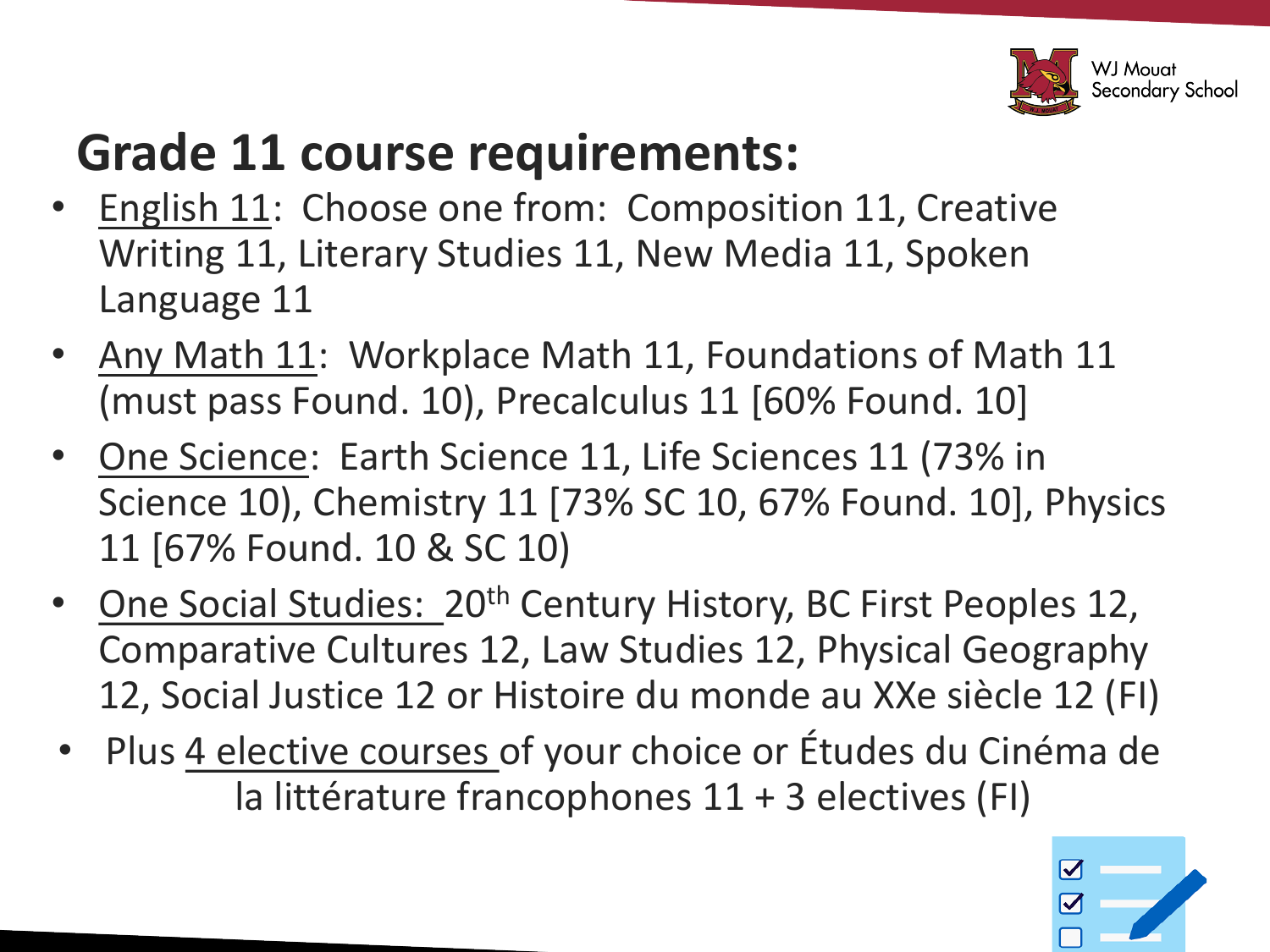

#### **Other considerations to remember**:

- You must complete at least ONE Fine Arts **or** Applied Skills course between grade 10-12 in order to graduate (4 credits)
- What counts?
- Fine Arts: any Drama, Music or Art course labelled as a grade 10, 11 or 12 course eg. TV & Film 11, Band 10, Ceramics 12
- Applied Skills: gr. 10-12 Business and computer classes, Textiles, Foods, Drafting, Graphic Production, Auto, Power Technology, Woodwork, Metalwork, Electronics and Robotics, Women in Trades, Child Development & Caregiving
- PE / Strength courses, Leadership, Yearbook/ Journalism, Peer Tutoring, Languages, Psychology, Work Experience **do NOT count** as a Fine Art or Applied Skill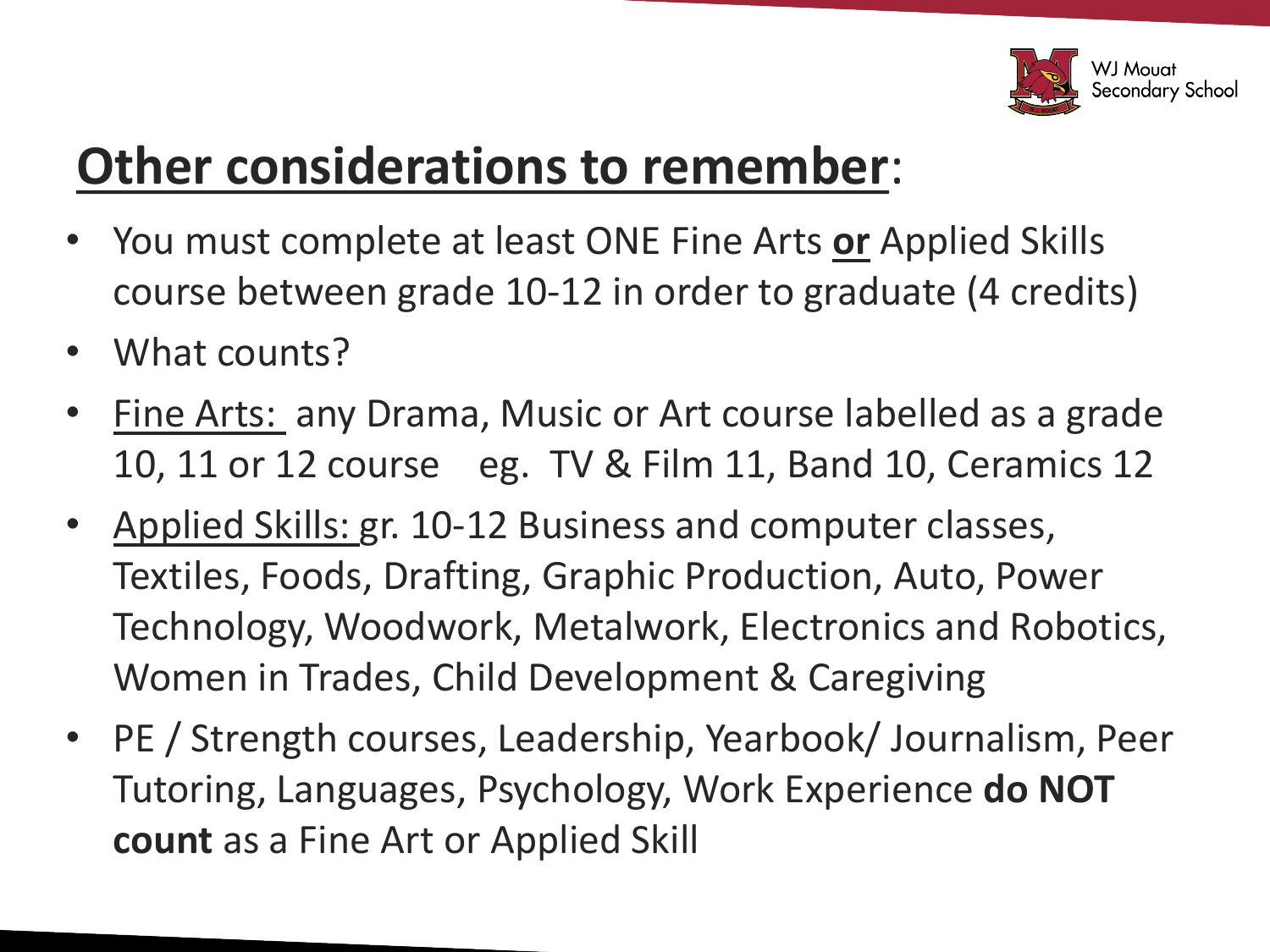

# **Second Languages:**

- Having credit for a second language (eg. French, German) is NOT required **for graduation**
- *However*… some post secondary institutions still require a language 11 credit for entrance (SFU, UBC). It is YOUR responsibility to verify if the post secondary program you want to pursue requires a language 11
- How do I get my language credits? --French 9, 10, 11; German Introductory 11, German 11; Language Challenge exams
- If you speak and write French, Spanish, Punjabi, Mandarin, Korean or Japanese you can apply with the Delta School District to write the Language Challenge exam (apply in November)

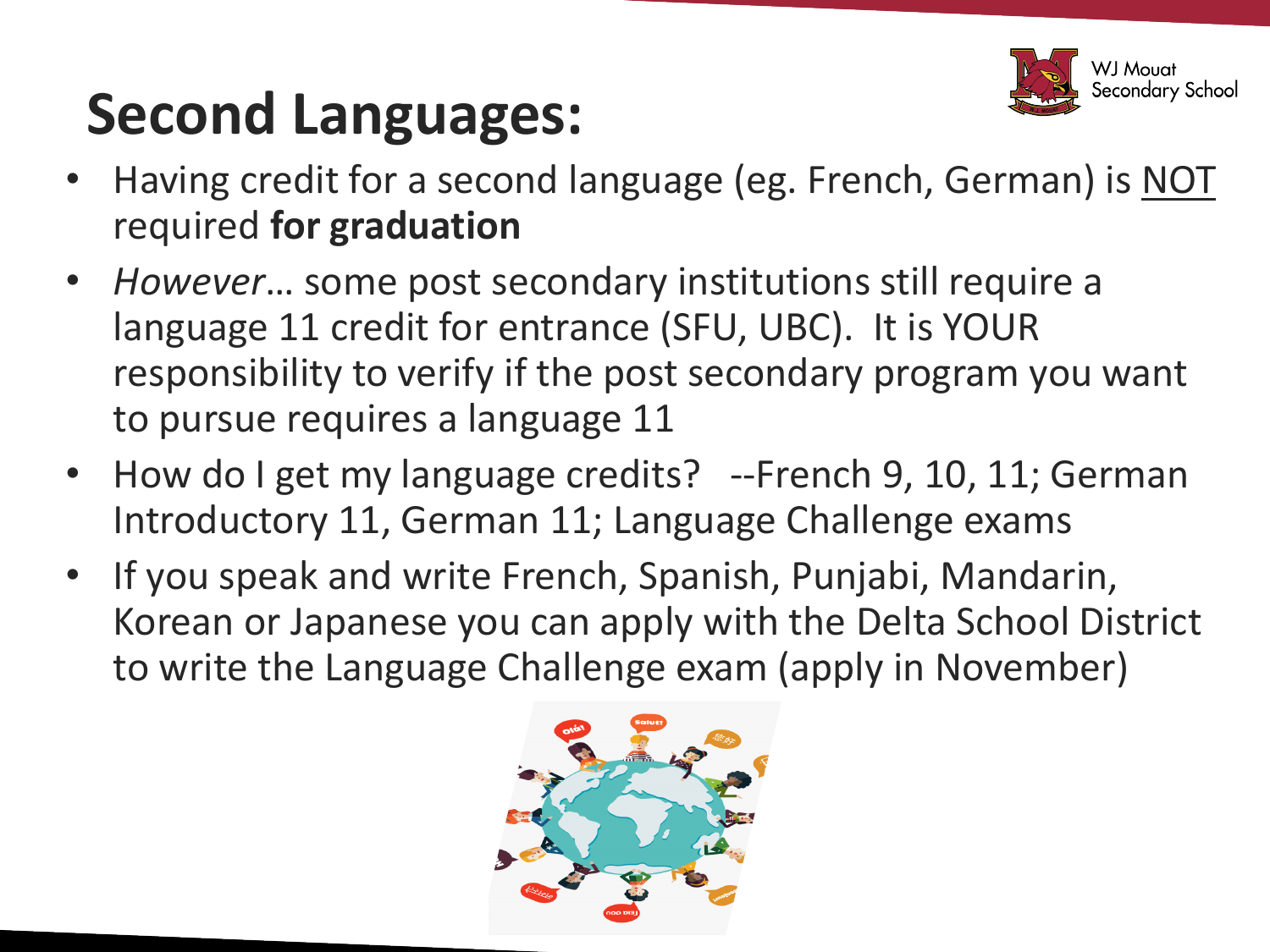

# **Electives:**

- You have 4 elective choices in grade 11 (3 for FI students)
- It is of utmost importance that you go on to the W.J Mouat website (under Student Services, Course Planning, Course Selection Guide) and **read** the course descriptions carefully before you choose your courses
- Pick your electives based on interests, passion, career or postsecondary path, or just to have fun learning a new skill
- Ensure that you meet any prerequisites



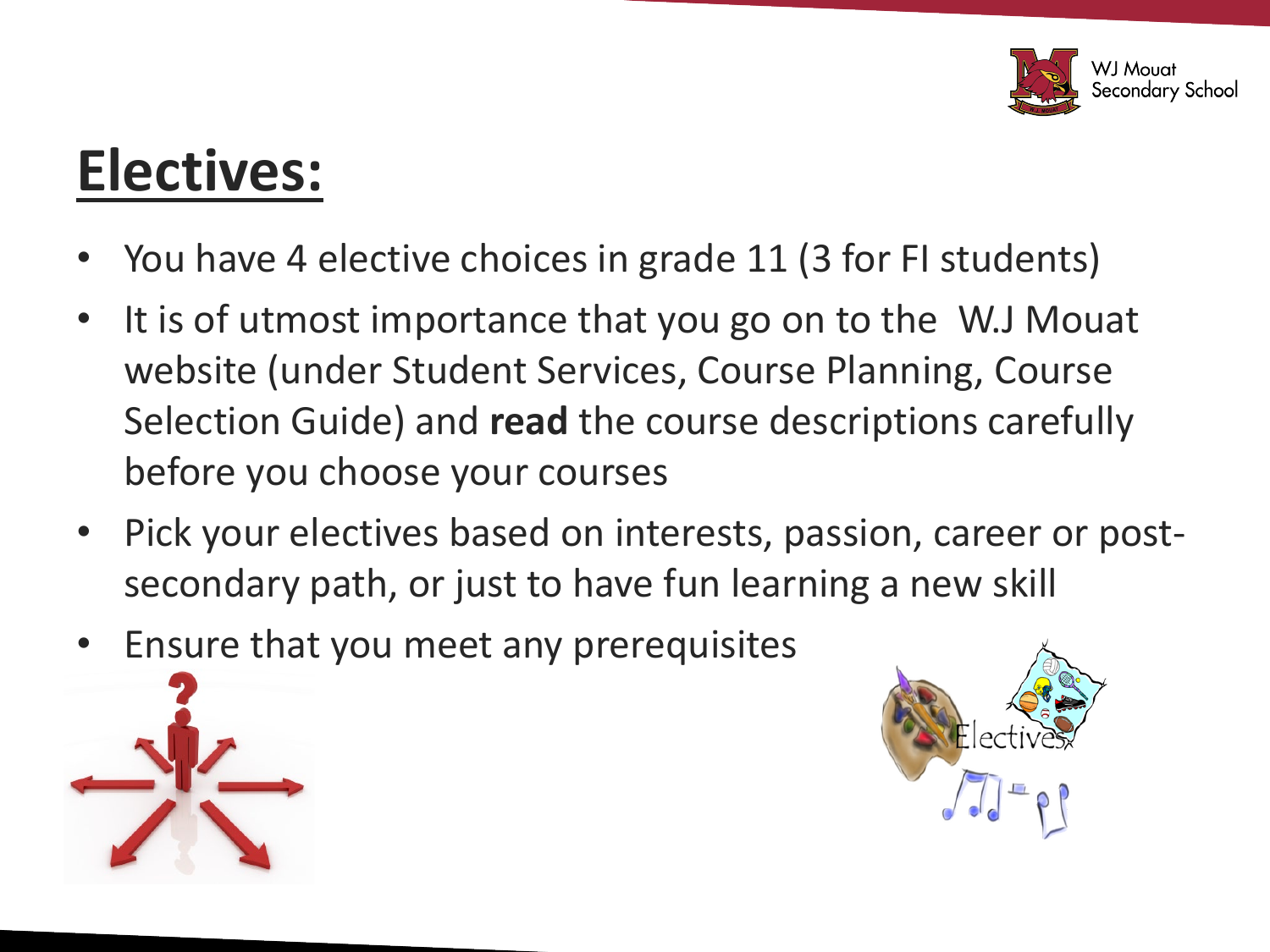

# **Post-secondary considerations:**

- This is the time to start researching options and requirements for post- secondary institutions
- Since each post-secondary and each program has differing, specific, and constantly changing requirements, it is impossible to summarize or generalize entrance requirements
- Each post secondary institution has a website that clearly outlines requirements for students entering from high school
- It is YOUR responsibility to ensure that you have the course and mark (%) requirements for entrance. Ms. Solgaard in the Career Centre can assist you but you'll need to do some of the leg work on your own.

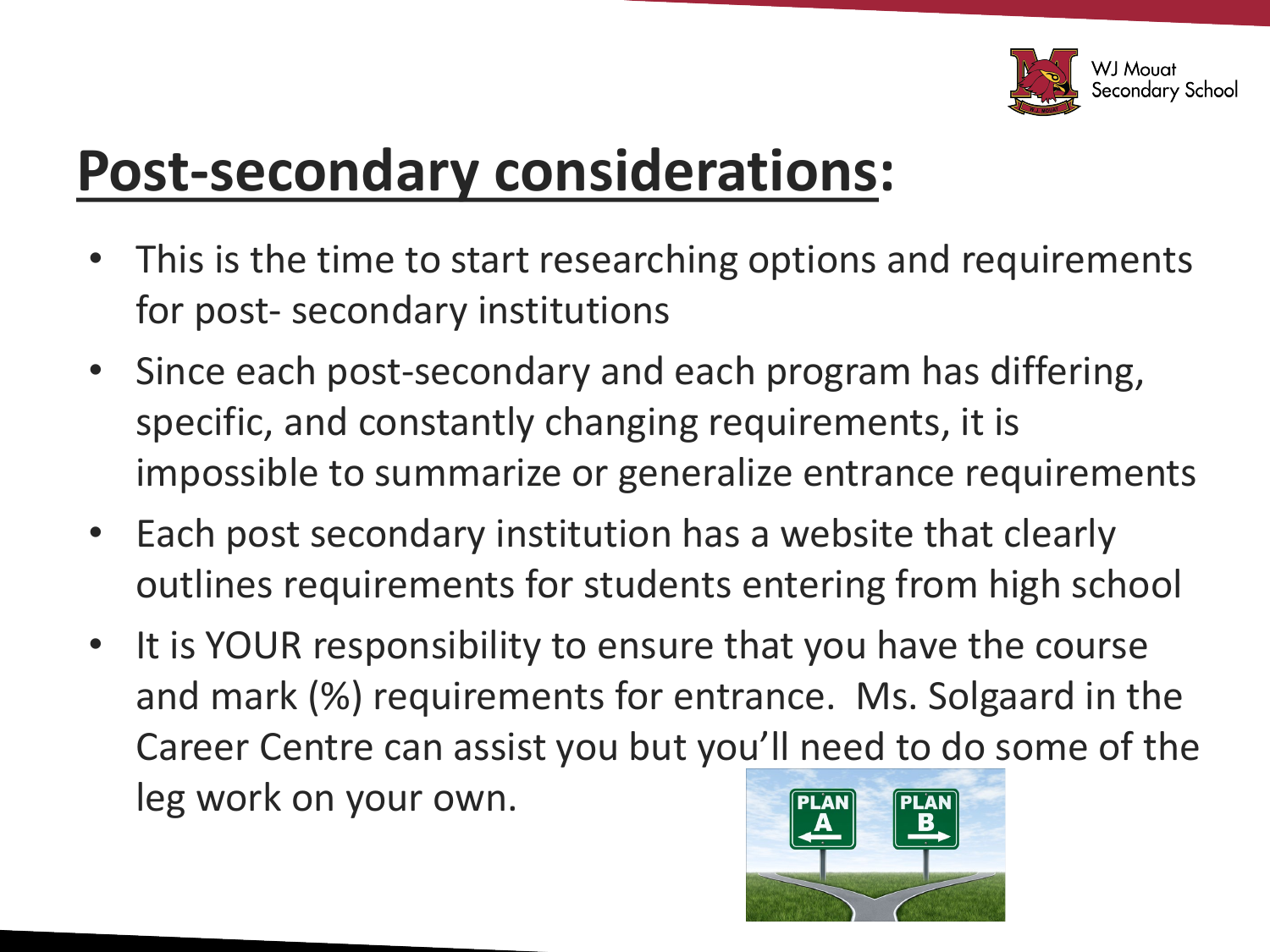

# A few post-secondary highlights:

- UBC and SFU look at grade 11 marks
- SFU has very specific requirements depending on the program—careful planning is required
- A minimum of 5 academic gr.12 courses are required for admission to SFU and UBC
- Bachelor of Science—be sure to take Physics 11 & Precal. 12, Engineering requires Physics 12 & Calc. 12
- UFV entrance: English 12 (B) & 2 academic 12s
- Fall 2022: UBC requires min. score of 3 on Literacy Assessment